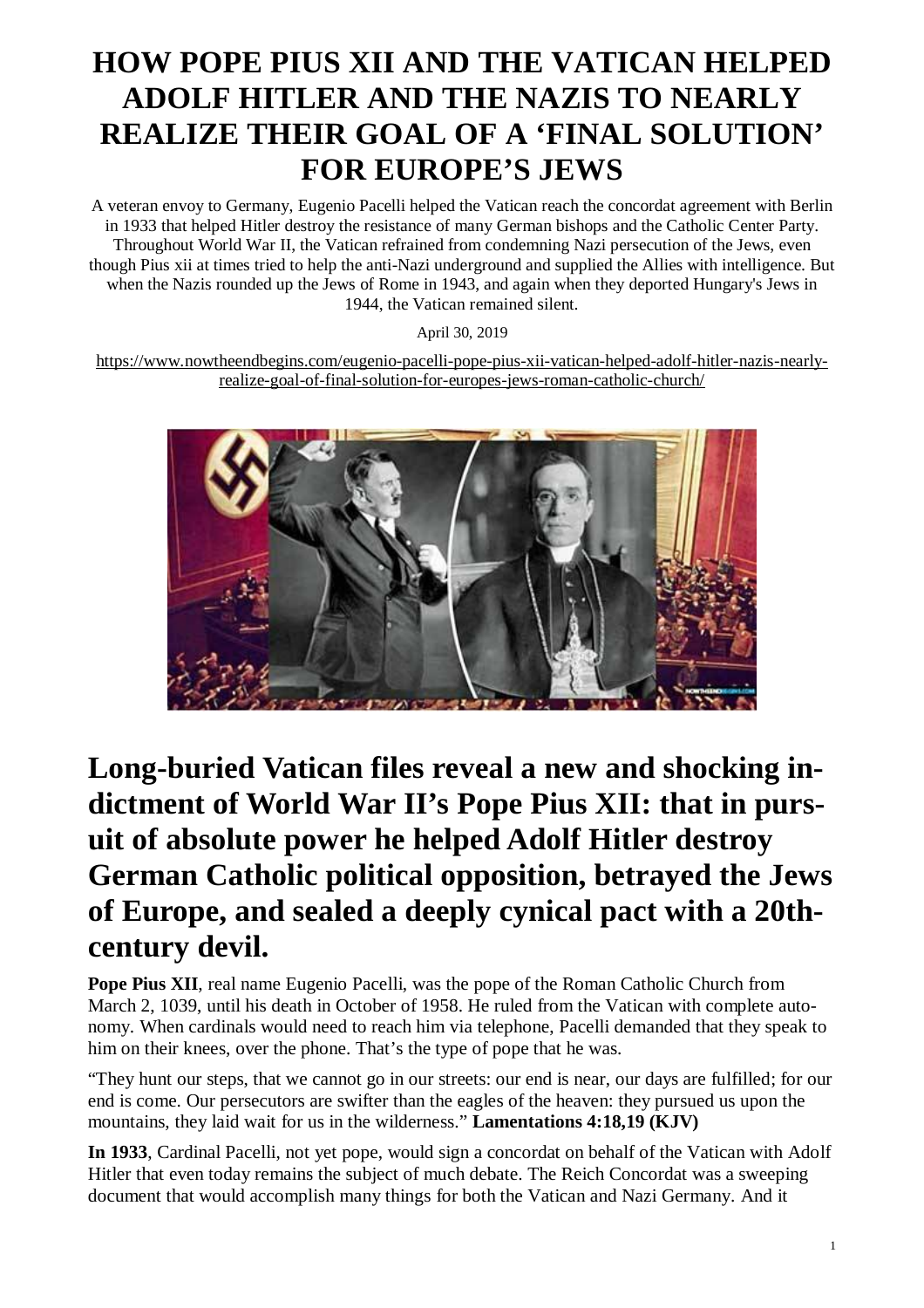would also serve as the broom which would ultimately sweep 12 million souls into the Nazi concentration camps, 6 million of whom were Jews.

**The story you are** about to read is shocking, not just because of its subject matter, but because the author John Cornwell is a Roman Catholic who set out to write a *defense* of Pope Pius XII regarding the crimes that the pope and the Vatican have been accused of. Not only did the Roman Catholic Cornwell *not* find any evidence to exonerate Pope Pius XII, he found document after document showing that the true deeds of Pope Pius XI with the Nazis in World War 2 are many times worse than originally suspected.

**What follows here** are highlighted excerpts from Cornwell's book '**Hitler's Pope**' 1 , with a link at the end of the article for you to click and read, as Paul Harvey would say, the 'rest of the story'. We hope that you do.

### *Excerpted from* **Hitler's Pope: The Secret History of Pius XII, by John Cornwell**

**FROM VANITY FAIR:** I had always been convinced of Pius XII's innocence, so I decided to write a new defense of his reputation for a younger generation. I believed that Pacelli's evident holiness was proof of his good faith. How could such a saintly pope have betrayed the Jews? But was it possible to find a new and conclusive approach to the issue? The arguments had so far focused mainly on his wartime conduct; however, Pacelli's Vatican career had started 40 years earlier. It seemed to me that a proper investigation into Pacelli's record would require a more extensive chronicle than any attempted in the past.

**So I applied** for access to archival material in the Vatican, reassuring those who had charge of crucial documents that I was on the side of my subject. Six years earlier, in a book entitled *A Thief in* the Night<sup>2</sup>, I had defended the Vatican against charges that Pope John Paul I had been murdered by his own aides.

Two key Vatican officials granted me access to secret material: depositions under oath gathered 30 years ago to support the process for Pacelli's canonization, and the archive of the Vatican Secretariat of State, the **foreign office of the Holy See**<sup>3</sup> . I also drew on German sources relating to Pacelli's activities in Germany during the 1920s and 1930s, including his dealings with Adolf Hitler in 1933. For months on end I ransacked Pacelli's files, which dated back to 1912, in a windowless dungeon beneath the Borgia Tower in Vatican City. Later I sat for several weeks in a dusty office in the Jesuit headquarters, close to St. Peter's Square in Rome, mulling over a thousand pages of transcribed testimony given under oath by those who had known Pacelli well during his lifetime, including his critics.

#### **By the middle of 1997, I was in a state of moral shock.**

**The material I had gathered** amounted not to an exoneration but to an indictment **more scanda**lous than Hochhuth's<sup>4</sup>. The evidence was explosive. It showed for the first time that Pacelli was patently, and by the proof of his own words, anti-Jewish. It revealed that he had helped Hitler to power and at the same time undermined potential Catholic resistance in Germany. It showed that he had implicitly denied and trivialized the Holocaust, despite having reliable knowledge of its true extent. And, worse, that he was a hypocrite, for after the war he had retrospectively taken undue credit for speaking out boldly against the Nazis' persecution of the Jews.

**Hitler**, who had enjoyed his first great success in the elections of September 1930, was determined to seek a treaty with the Vatican similar to that struck by Mussolini, which would lead to the dis-

 $\overline{\phantom{a}}$ <sup>1</sup> <https://www.foreignaffairs.com/reviews/capsule-review/2000-03-01/hitlers-pope-secret-history-pius-xii>

<sup>2</sup> [https://www.goodreads.com/book/show/183973.A\\_Thief\\_in\\_the\\_Night](https://www.goodreads.com/book/show/183973.A_Thief_in_the_Night)

<sup>3</sup> [https://en.wikipedia.org/wiki/Foreign\\_relations\\_of\\_the\\_Holy\\_See](https://en.wikipedia.org/wiki/Foreign_relations_of_the_Holy_See)

<sup>4</sup> <https://digitalcommons.morris.umn.edu/cgi/viewcontent.cgi?referer=https://www.google.com/&httpsredir=1&article=1027&context=flarr>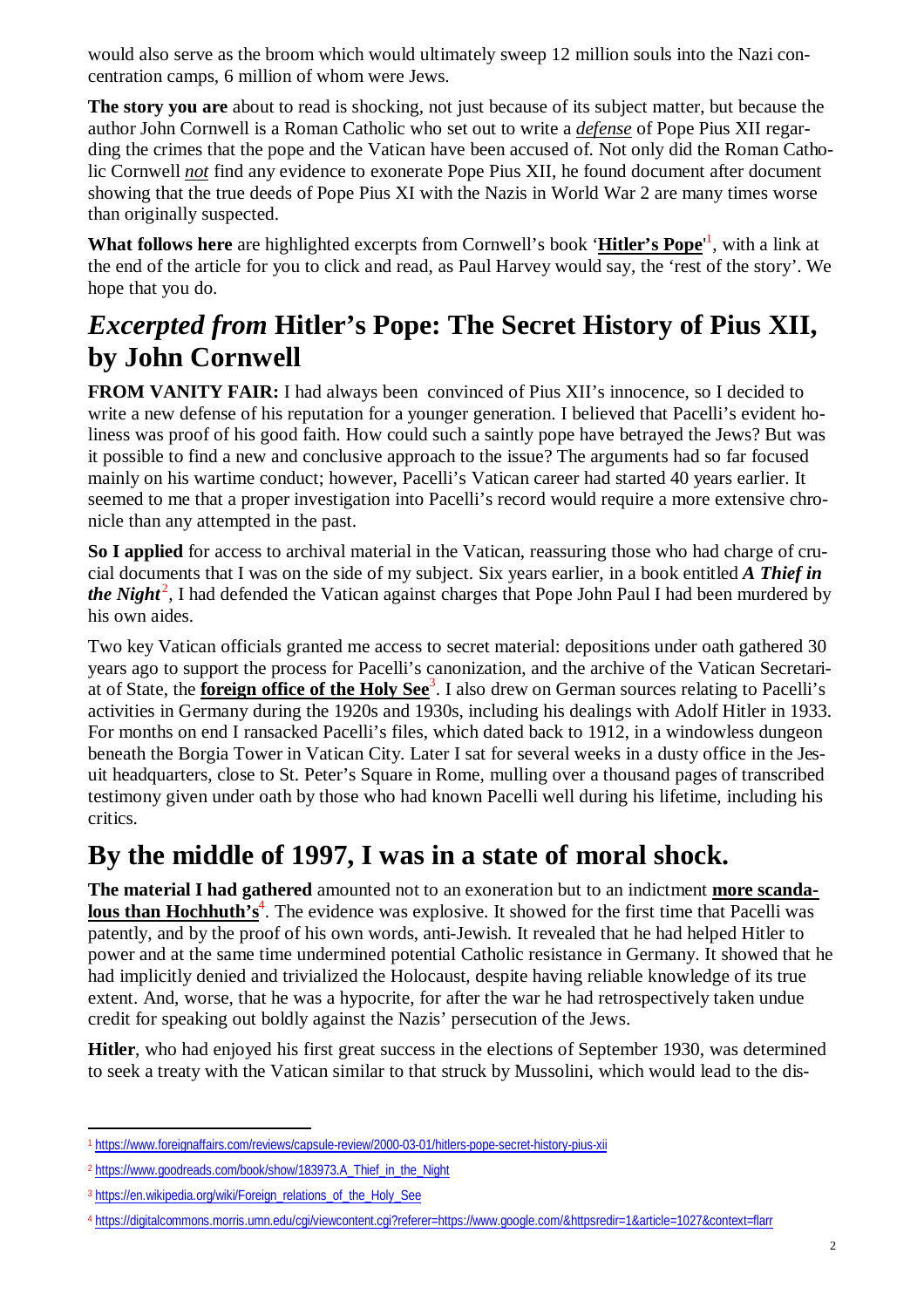banding of the German Center Party. In his political testament, *Mein Kampf* <sup>5</sup> , he had recollected that his fear of Catholicism went back to his vagabond days in Vienna. The fact that German Catholics, politically united by the Center Party, had defeated Bismarck's *Kulturkampf*—the "culture struggle" against the Catholic Church in the 1870s—constantly worried him. He was convinced that his movement could succeed only if political Catholicism and its democratic networks were eliminated.

**Hitler's fear of** the Catholic Church was well grounded. Into the early 1930s the German Center Party, the German Catholic bishops, and the Catholic media had been mainly solid in their rejection of National Socialism. They denied Nazis the sacraments and church burials, and Catholic journalists excoriated National Socialism daily in Germany's 400 Catholic newspapers. The hierarchy instructed priests to combat National Socialism at a local level whenever it attacked Christianity. The Munich-based weekly *Der Gerade Weg* (The Straight Path) told its readers, "Adolf Hitler preaches the law of lies. You who have fallen victim to the deceptions of one obsessed with despotism, wake up!"

THE VEHEMENT FRONT OF THE CATHOLIC CHURCH IN GERMANY AGAINST HITLER, HOWEVER, WAS NOT AT ONE WITH THE VIEW FROM IN-SIDE THE VATICAN—A VIEW THAT WAS NOW BEING SHAPED AND PRO-MOTED BY EUGENIO PACELLI.

**After Hitler came to power** in January 1933, he made the concordat negotiations with Pacelli a priority. The negotiations proceeded over six months with constant shuttle diplomacy between the Vatican and Berlin. Hitler spent more time on this treaty than on any other item of foreign diplomacy during his dictatorship.

**The Reich Concordat** granted Pacelli the right to impose the new **Code of Canon Law**<sup>6</sup> on Catholics in Germany and promised a number of measures favorable to Catholic education, including new schools. In exchange, Pacelli collaborated in the withdrawal of Catholics from political and social activity. The negotiations were conducted in secret by Pacelli, Kaas, and Hitler's deputy chancellor, Franz von Papen, over the heads of German bishops and the faithful. The Catholic Church in Germany had no say in setting the conditions. In the end, Hitler insisted that his signature on the concordat would depend on the Center Party's voting for **the Enabling Act** <sup>7</sup> , the legislation that was to give him dictatorial powers. It was Kaas, chairman of the party but completely in thrall to Pacelli, who bullied the delegates into acceptance. Next, Hitler insisted on the "voluntary" disbanding of the Center Party, the last truly parliamentary force in Germany. Again, Pacelli was the prime mover in this tragic Catholic surrender. The fact that the party voluntarily disbanded itself, rather than go down fighting, had a profound psychological effect, depriving Germany of the last democratic focus of potential noncompliance and resistance. In the political vacuum created by its surrender, Catholics in the millions joined the Nazi Party, believing that it had the support of the Pope. The German bishops capitulated to Pacelli's policy of centralization, and German Catholic democrats found themselves politically leaderless.

AFTER THE REICH CONCORDAT WAS SIGNED, PACELLI DECLARED IT AN UNPARALLELED TRIUMPH FOR THE HOLY SEE. IN AN ARTICLE IN *L'OSSERVATORE ROMANO*, THE VATICAN-CONTROLLED NEWSPAPER, HE ANNOUNCED THAT THE TREATY INDICATED THE TOTAL RECOGNITION AND ACCEPTANCE OF THE CHURCH'S LAW BY THE GERMAN STATE.

**But Hitler was the true victor**, and the Jews were the concordat's first victims. On July 14, 1933, after the initialing of the treaty, the Cabinet minutes record Hitler as saying that the concordat had created an atmosphere of confidence that would be "especially significant in the urgent struggle against international Jewry." He was claiming that the Catholic Church had publicly given its blessing, at home and abroad, to the policies of National Socialism, including its anti-Semitic stand. At

 $\overline{a}$ <sup>5</sup> <https://www.nowtheendbegins.com/hes-back-germany-is-publishing-hitlers-mein-kampf-for-first-time-since-wwii/>

<sup>6</sup> <https://verbum.com/products/30151/the-1917-code-of-canon-law-in-english-and-latin>

<sup>7</sup> <https://www.theguardian.com/world/2017/mar/24/enabling-act-germany-hitler-nazis-1933>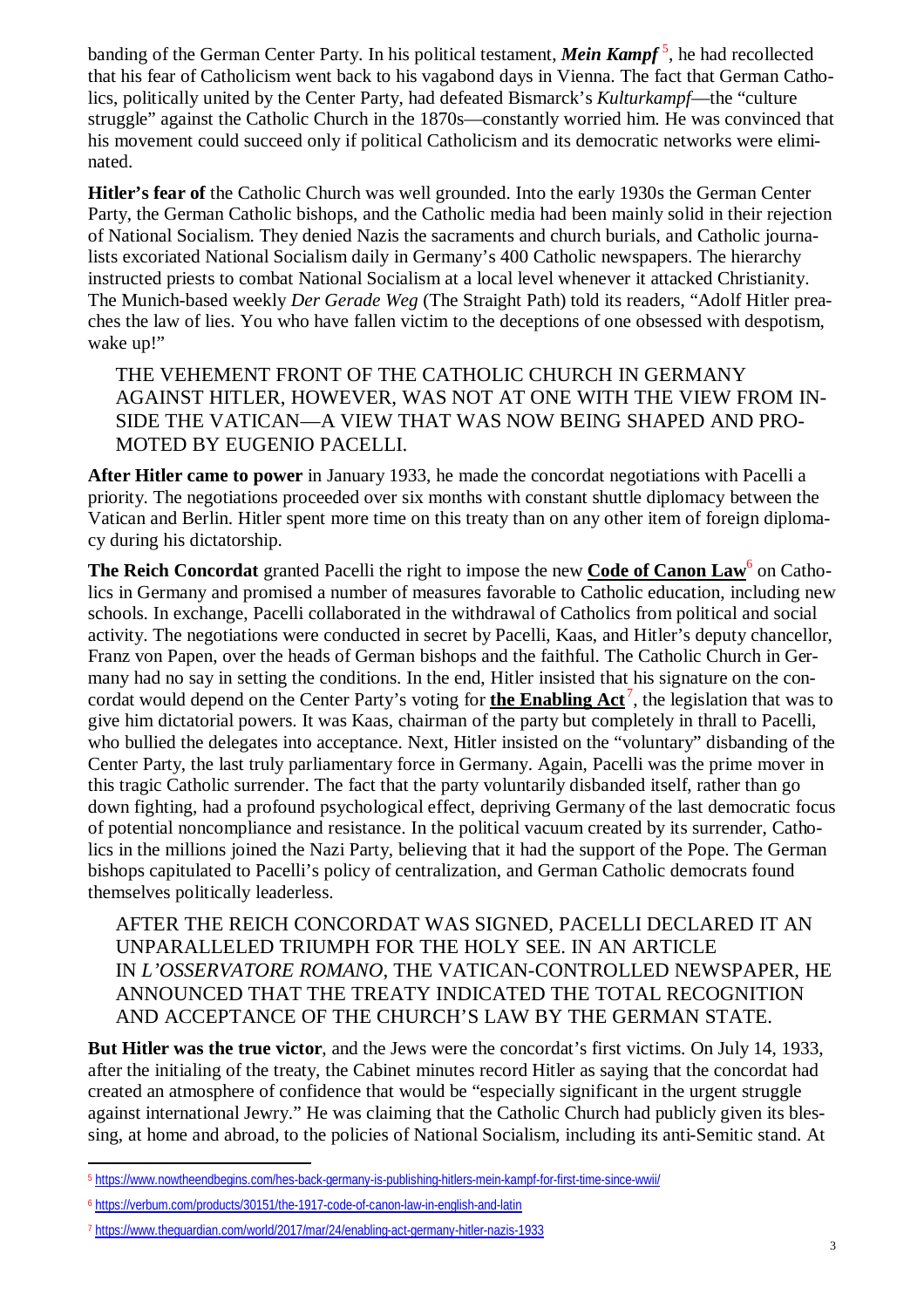the same time, under the terms of the concordat, Catholic criticism of acts deemed political by the Nazis could now be regarded as "foreign interference."

#### **The great German Catholic Church, at the insistence of Rome, fell silent.**

**In the future** all complaints against the Nazis would be channeled through Pacelli. There were some notable exceptions, for example the sermons preached in 1933 by Cardinal Michael von Faulhaber, the Archbishop of Munich, in which he denounced the Nazis for their rejection of the Old Testament as a Jewish text.



*Why Do Both Roman Catholic Popes And Nazi Soldiers Make The Two Finger Salute?*

**The concordat immediately** drew the German church into complicity with the Nazis. Even as Pacelli was granted special advantages in the concordat for German Catholic education, Hitler was trampling on the education rights of Jews throughout the country. At the same time, Catholic priests were being drawn into Nazi collaboration with the attestation bureaucracy, which established Jewish ancestry. Pacelli, despite the immense centralized power he now wielded through the Code of Canon Law, said and did nothing. The attestation machinery would lead inexorably to the selection of millions destined for the death camps.

**As Nazi anti-Semitism mounted** in Germany during the 1930s, Pacelli failed to complain, even on behalf of Jews who had become Catholics, acknowledging that the issue was a matter of German internal policy. Eventually, in January 1937, three German cardinals and two influential bishops arrived at the Vatican to plead for a vigorous protest over Nazi persecution of the Catholic Church, which had been deprived of all forms of activity beyond church services. Pius XI at last decided to issue an encyclical, a letter addressed to all the Catholic faithful of the world. Written under Pacelli's direction, it was called *Mit Brennender Sorge* <sup>8</sup> (With Deep Anxiety), and it was a forthright statement of the plight of the church in Germany.

BUT THERE WAS NO EXPLICIT CONDEMNATION OF ANTI-SEMITISM, EVEN IN RELATION TO JEWS WHO HAD CONVERTED TO CATHOLICISM. WORSE STILL, THE SUBTEXT AGAINST NAZISM (NATIONAL SOCIALISM AND HIT-LER WERE NOT MENTIONED BY NAME) WAS BLUNTED BY THE PUBLICA-TION FIVE DAYS LATER OF AN EVEN MORE CONDEMNATORY ENCYCLI-CAL BY PIUS XI AGAINST COMMUNISM.

**On February 10, 1939**, Pius XI died, at the age of 81. Pacelli, then 63, was elected Pope by the College of Cardinals in just three ballots, on March 2. He was crowned on March 12, on the eve of Hitler's march into Prague. Between his election and his coronation he held a crucial meeting with the German cardinals. Keen to affirm Hitler publicly, he showed them a letter of good wishes which

 $\overline{a}$ <sup>8</sup> [http://w2.vatican.va/content/pius-xi/en/encyclicals/documents/hf\\_p-xi\\_enc\\_14031937\\_mit-brennender-sorge.html](http://w2.vatican.va/content/pius-xi/en/encyclicals/documents/hf_p-xi_enc_14031937_mit-brennender-sorge.html)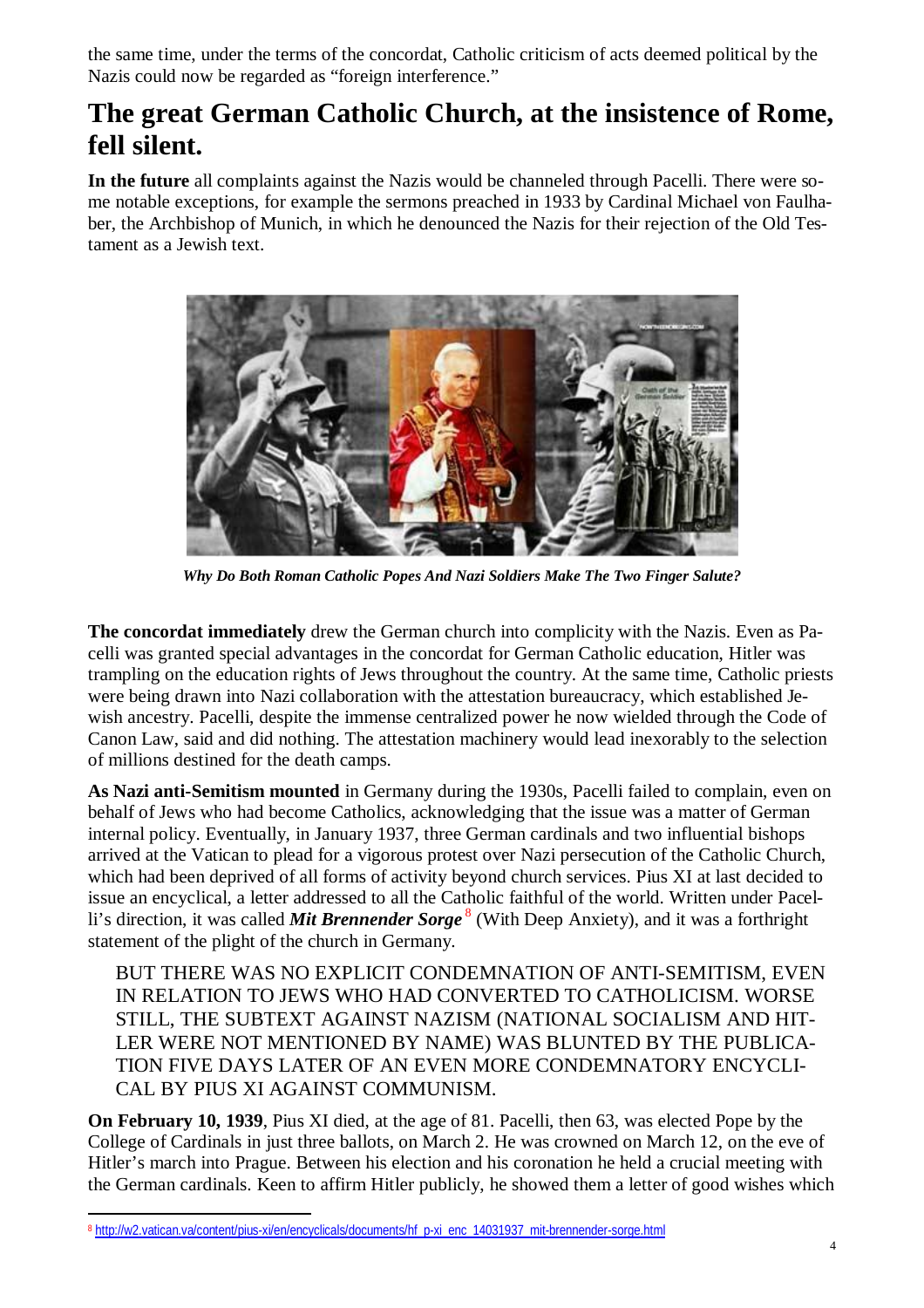began, "To the Illustrious Herr Adolf Hitler." Should he, he asked them, style the *Führer* "Most Illustrious"? He decided that that might be going too far. He told the cardinals that Pius XI had said that keeping a papal nuncio in Berlin "conflicts with our honor." But his predecessor, he said, had been mistaken. He was going to maintain normal diplomatic relations with Hitler. The following month, at Pacelli's express wish, Archbishop Cesare Orsenigo, the Berlin nuncio, hosted a gala reception in honor of Hitler's 50th birthday. A birthday greeting to the *Führer* from the bishops of Germany would become an annual tradition until the war's end.

**PACELLI'S CORONATION WAS** THE MOST TRIUMPHALIST IN A HUNDRED YEARS. HIS STYLE OF PAPACY, FOR ALL HIS PERSONAL HUMILITY, WAS UNPRECEDENTEDLY POMPOUS. HE ALWAYS ATE ALONE. VATICAN BU-REAUCRATS WERE OBLIGED TO TAKE PHONE CALLS FROM HIM ON THEIR KNEES. WHEN HE TOOK HIS AFTERNOON WALK, THE GARDENERS HAD TO HIDE IN THE BUSHES. SENIOR OFFICIALS WERE NOT ALLOWED TO ASK HIM QUESTIONS OR PRESENT A POINT OF VIEW.

**As Europe plunged toward war**, Pacelli cast himself in the role of judge of judges. But he continued to seek to appease Hitler by attempting to persuade the Poles to make concessions over Germany's territorial claims. After Hitler's invasion of Poland, on September 1, 1939, he declined to condemn Germany, to the bafflement of the Allies. His first public statement, the encyclical known in the English-speaking world as *Darkness over the Earth*<sup>9</sup>, was full of papal rhetoric and equivocations.

**Pacelli came to learn** of the Nazi plans to exterminate the Jews of Europe shortly after they were laid in January 1942. The deportations to the death camps had begun in December 1941 and would continue through 1944. All during 1942, Pacelli received reliable information on the details of the Final Solution, much of it supplied by the British, French, and American representatives resident in the Vatican. On March 17, 1942, representatives of Jewish organizations assembled in Switzerland sent a memorandum to Pacelli via the papal nuncio in Bern, cataloguing violent anti-Semitic measures in Germany and in its allied and conquered territories. Their plea focused attention on Slovakia, Croatia, Hungary, and unoccupied France, where, they believed, the Pope's intervention might yet be effective. Apart from an intervention in the case of Slovakia, where the president was Monsignor Josef Tiso, a Catholic priest, no papal initiatives resulted. During the same month, a stream of dispatches describing the fate of some 90,000 Jews reached the Vatican from various sources in Eastern Europe. The Jewish organizations' long memorandum would be excluded from the wartime documents published by the Vatican between 1965 and 1981.



*7 Ways That Adolf Hitler Was A Perfect Type Of The Coming Biblical Antichrist*

**On June 16, 1942**, Harold Tittmann, the U.S. representative to the Vatican, told Washington that Pacelli was diverting himself, ostrich like, into purely religious concerns and that the moral authority won for the papacy by Pius XI was being eroded. At the end of that month, the London *Daily*

 $\overline{a}$ <sup>9</sup> [http://w2.vatican.va/content/pius-xii/en/encyclicals/documents/hf\\_p-xii\\_enc\\_20101939\\_summi-pontificatus.html](http://w2.vatican.va/content/pius-xii/en/encyclicals/documents/hf_p-xii_enc_20101939_summi-pontificatus.html)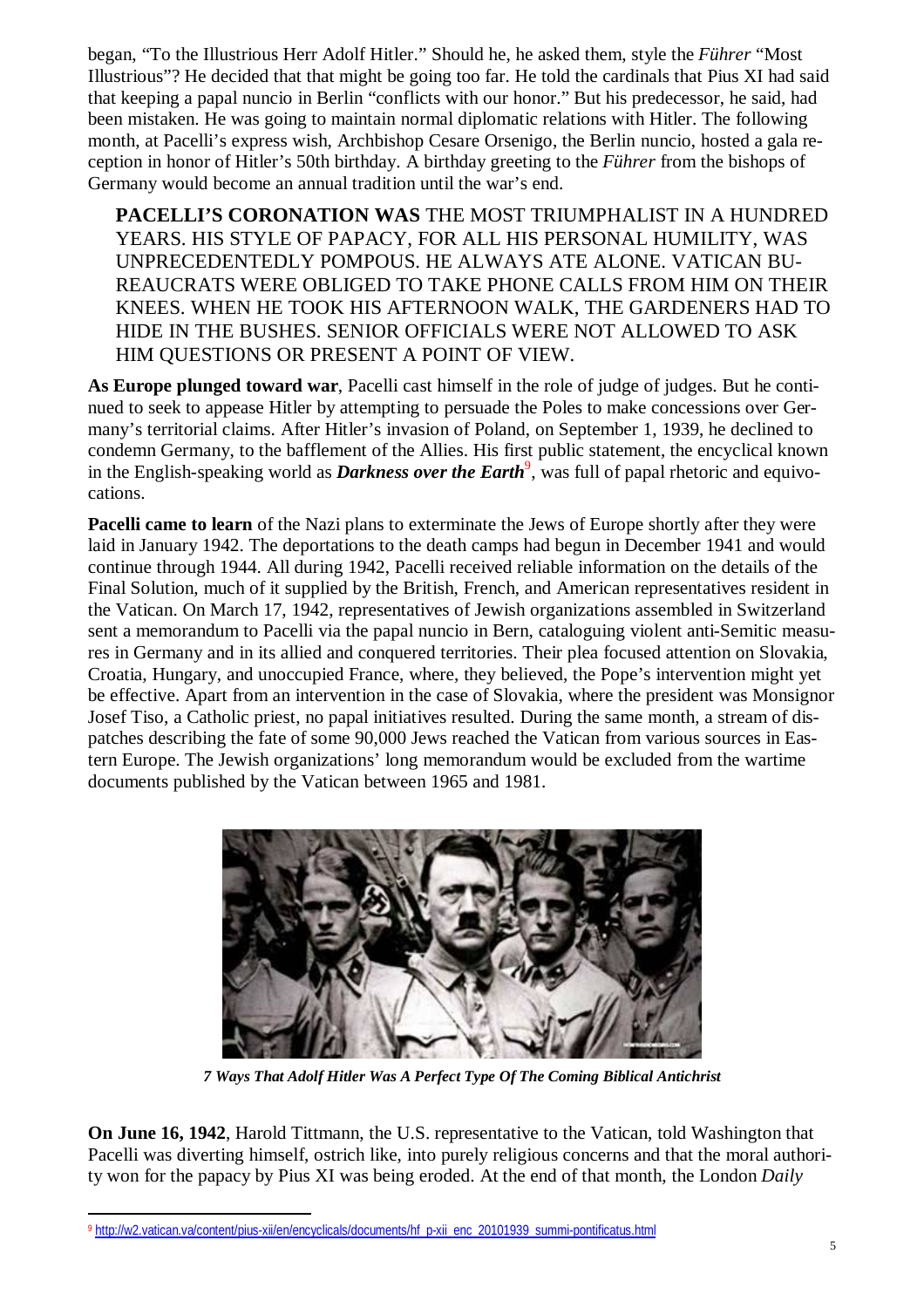*Telegraph* announced that more than a million Jews had been killed in Europe and that it was the aim of the Nazis "to wipe the race from the European continent." The article was reprinted in *The New York Times.* On July 21 there was a protest rally on behalf of Europe's Jews in New York's Madison Square Garden. In the following weeks the British, American, and Brazilian representatives to the Vatican tried to persuade Pacelli to speak out against the Nazi atrocities. But still he said nothing.

**On September 1942**, President Franklin Roosevelt sent his personal representative, the former head of U.S. Steel Myron Taylor, to plead with Pacelli to make a statement about the extermination of the Jews. Taylor traveled hazardously through enemy territory to reach the Vatican. Still Pacelli refused to speak. Pacelli's excuse was that he must rise above the belligerent parties. As late as December 18, Francis d'Arcy Osborne, Britain's envoy in the Vatican, handed Cardinal Domenico Tardini, Pacelli's deputy secretary of state, a dossier replete with information on the Jewish deportations and mass killings in hopes that the Pope would denounce the Nazi regime in a Christmas message.



### **Pope Pius XII and Nazi Germany**

[https://www.youtube.com/watch?time\\_continue=8&v=d1TogI5uQRs](https://www.youtube.com/watch?time_continue=8&v=d1TogI5uQRs)

**On December 24, 1942**, having made draft after draft, Pacelli at last said something. In his Christmas Eve broadcast to the world on Vatican Radio, he said that men of goodwill owed a vow to bring society "back to its immovable center of gravity in divine law." He went on: "Humanity owes this vow to those hundreds of thousands who, without any fault of their own, sometimes only by reason of their nationality or race, are marked down for death or gradual extinction." That was the strongest public denunciation of the Final Solution that Pacelli would make in the whole course of the war.

**It was not merely a paltry statement.** The chasm between the enormity of the liquidation of the Jewish people and this form of evasive language was profoundly scandalous. He might have been referring to many categories of victims at the hands of various belligerents in the conflict. Clearly the choice of ambiguous wording was intended to placate those who urged him to protest, while avoiding offense to the Nazi regime. But these considerations are overshadowed by the implicit denial and trivialization. He had scaled down the doomed millions to "hundreds of thousands" without uttering the word "Jews," while making the pointed qualification "sometimes only by reason of their nationality or race." Nowhere was the term "Nazi" mentioned. Hitler himself could not have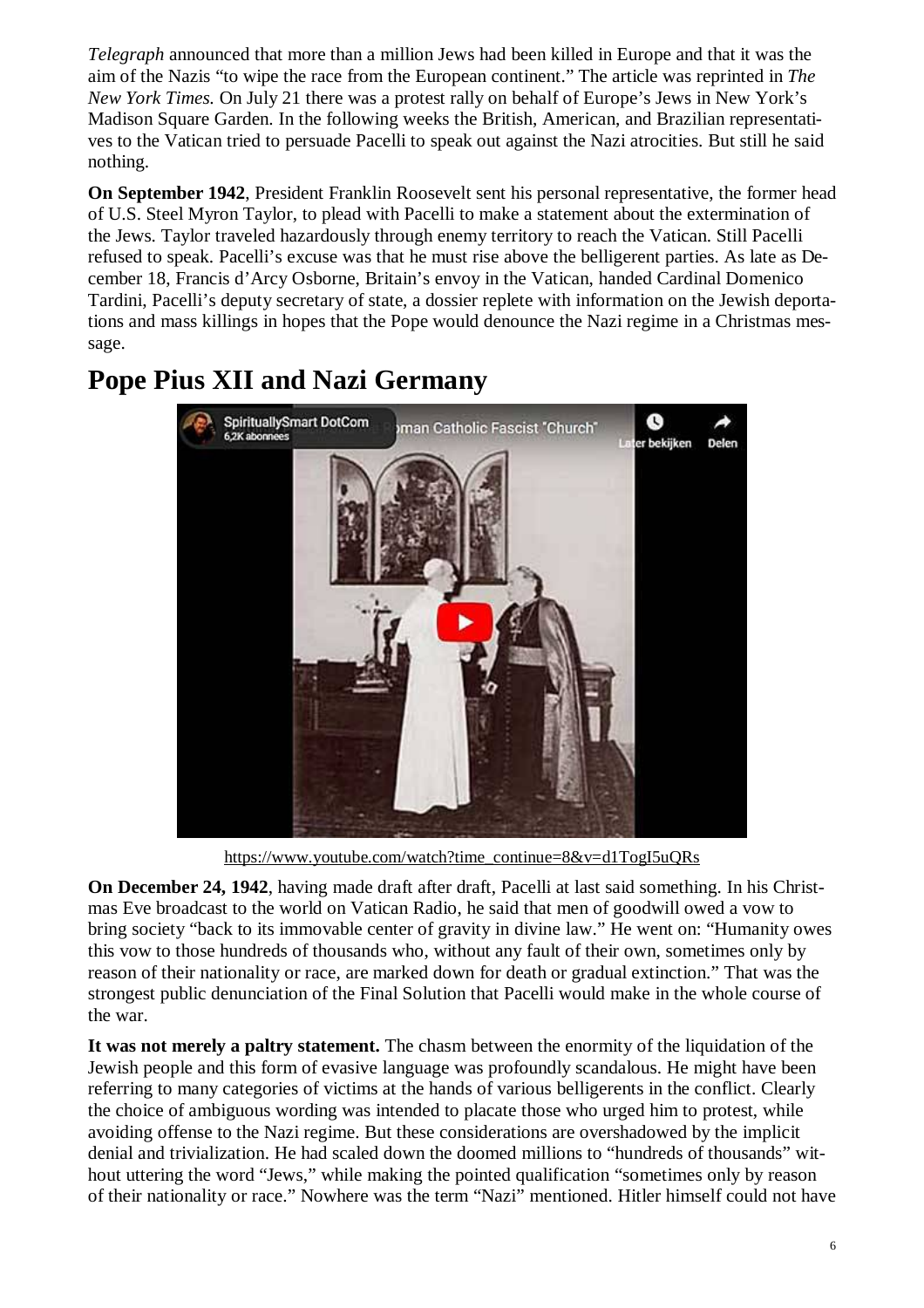wished for a more convoluted and innocuous reaction from the Vicar of Christ to the greatest crime in history.

**But what was** Pacelli's principal motivation for this trivialization and denial? The Allies' diplomats in the Vatican believed that he was remaining impartial in order to earn a crucial role in future peace negotiations. In this there was clearly a degree of truth. But a recapitulation of new evidence I have gathered shows that Pacelli saw the Jews as alien and undeserving of his respect and compassion. He felt no sense of moral outrage at their plight.

#### **The documents show that:**

- 1. He had nourished a striking antipathy toward the Jews as early as 1917 in Germany, which contradicts later claims that his omissions were performed in good faith and that he "loved" the Jews and respected their religion.
- 2. From the end of the First World War to the lost encyclical of 1938, Pacelli betrayed a fear and contempt of Judaism based on his belief that the Jews were behind the Bolshevik plot to destroy Christendom.
- 3. Pacelli acknowledged to representatives of the Third Reich that the regime's anti-Semitic policies were a matter of Germany's internal politics. The Reich Concordat between Hitler and the Vatican, as Hitler was quick to grasp, created an ideal climate for Jewish persecution.
- 4. Pacelli failed to sanction protest by German Catholic bishops against anti-Semitism, and he did not attempt to intervene in the process by which Catholic clergy collaborated in racial certification to identify Jews.
- 5. After Pius XI's *Mit Brennender Sorge*, denouncing the Nazi regime (although not by name), Pacelli attempted to mitigate the effect of the encyclical by giving private diplomatic reassurances to Berlin despite his awareness of widespread Nazi persecution of Jews.
- 6. Pacelli was convinced that the Jews had brought misfortune on their own heads: intervention on their behalf could only draw the church into alliances with forces inimical to Catholicism.

**Pacelli's failure to utter** a candid word on the Final Solution proclaimed to the world that the Vicar of Christ was not roused to pity or anger. From this point of view, he was the ideal Pope for Hitler's unspeakable plan. His denial and minimization of the Holocaust were all the more scandalous in that they were uttered from a seemingly impartial moral high ground.

THERE WAS ANOTHER, MORE IMMEDIATE INDICATION OF PACELLI'S MO-RAL DISLOCATION. IT OCCURRED BEFORE THE LIBERATION OF ROME, WHEN HE WAS THE SOLE ITALIAN AUTHORITY IN THE CITY. ON OCTOBER 16, 1943, SS TROOPS ENTERED THE ROMAN GHETTO AREA AND ROUNDED UP MORE THAN 1,000 JEWS, IMPRISONING THEM IN THE VERY SHADOW OF THE VATICAN. HOW DID PACELLI ACQUIT HIMSELF?

**On the morning of the roundup**, which had been prompted by Adolf Eichmann, who was in charge of the organization of the Final Solution from his headquarters in Berlin, the German ambassador in Rome pleaded with the Vatican to issue a public protest. By this stage of the war, Mussolini had been deposed and rescued by Adolf Hitler to run the puppet Salò regime in the North of Italy. The German authorities in Rome, both diplomats and military commanders, fearing a backlash of the Italian populace, hoped that an immediate and vigorous papal denunciation might stop the SS in their tracks and prevent further arrests. Pacelli refused. In the end, the German diplomats drafted a letter of protest on the Pope's behalf and prevailed on a resident German bishop to sign it for Berlin's benefit. Meanwhile, the deportation of the imprisoned Jews went ahead on October 18. **READ THE FULL EXCERPT OF THIS ARTICLE HERE**<sup>10</sup>

*Excerpted from* **Hitler's Pope: The Secret History of Pius XII**, by John Cornwell, **published by Viking**<sup>11</sup>;  $\odot$  1999 by the author.

 $\overline{\phantom{a}}$ <sup>10</sup> <https://www.vanityfair.com/style/1999/10/pope-pius-xii-199910>

<sup>11</sup> [https://www.goodreads.com/book/show/54278.Hitler\\_s\\_Pope](https://www.goodreads.com/book/show/54278.Hitler_s_Pope)